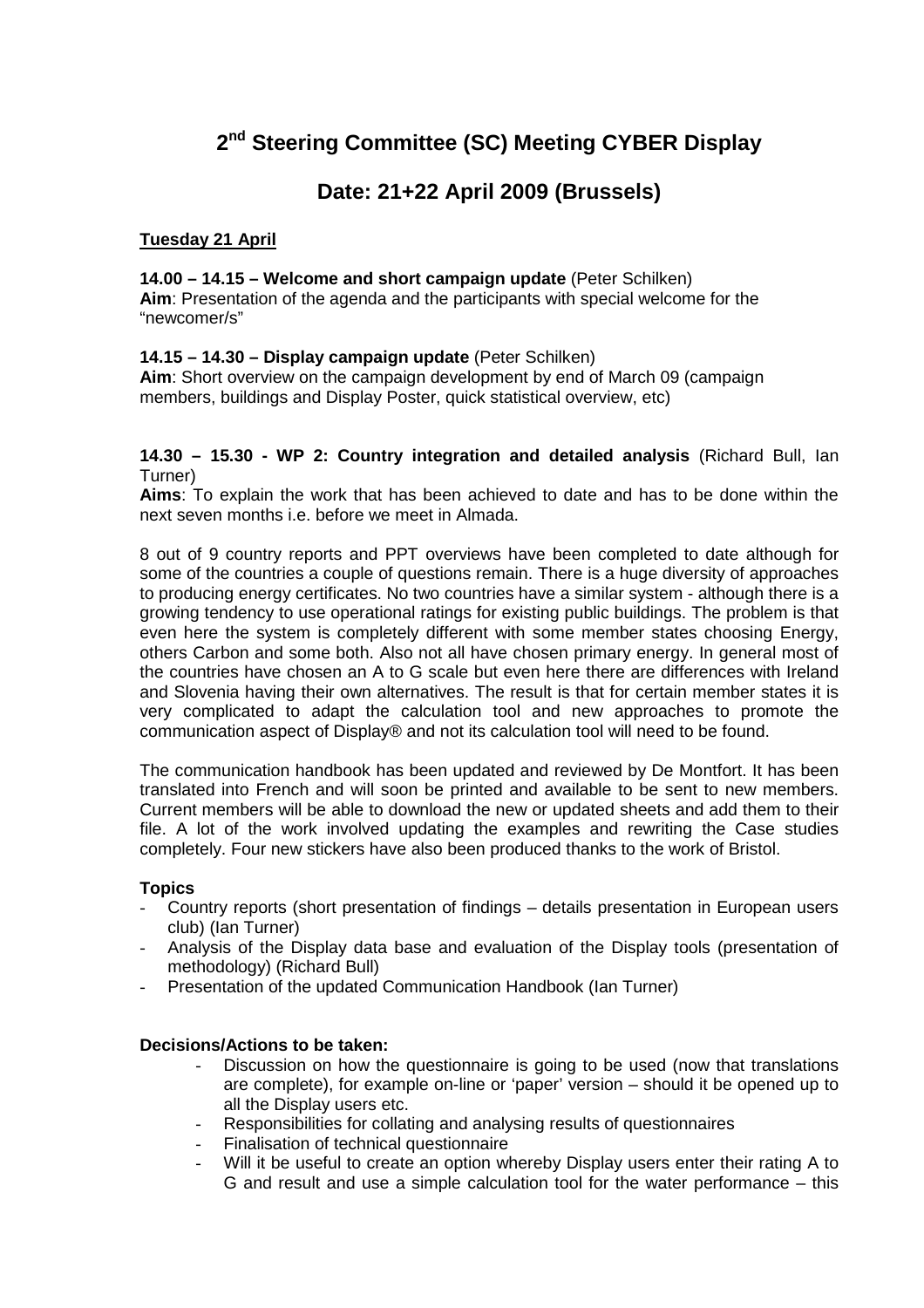will mean that the calculation tool will not have to be adapted for each member state?

#### **16.00 – 17.00 - WP 6 Promotion and Dissemination of the Display Campaign** (Peter Schilken, Ian Turner)

**Aims:** To present the communication materials currently available to the partners and ensure good dissemination and improvements thereof

Six newsflashes have been produced since the beginning of the project. The Display PPT presentation has been reviewed and two versions made available on line in English - one a general presentation and the other focussing on communication. The Display leaflet continues to be translated into different European languages. It is now available in French, English, Czech, German and soon in Hungarian. There is also a new Display overview that can be used for the press called "The Display Campaign in brief" – this was added to the communication handbook and can be a useful resource for Display members. A new concept for the Display website has been developed and we wish to discuss this with all the members

# **Topics:**

- Display video (IT)
- Draft presentation of the reviewed Display public website (PS)
- Promotion at events, (PS) Identification of interesting events, update of the list

#### **Decisions/Actions to be taken:**

- Confirmation of the format for the two videos
- Inputs and advice for the new website to be noted
- All partners to complete the events list and to always inform Ian about the upcoming events so that he can add this to the Display NEWS.

#### **17.00 – 18.00 – WP 1 Project Administration** (Peter Schilken)

**Aims:** Keeping the project on track; preparing the progress report **Topics:** 

- Board of performance indicators (first 6 months)
- Financial issues
- Progress Report (due date June 09)
- Management and coordination activities and rules
- Next meeting (November 2009 in Almada)

The Board of performance indicators was set up at the beginning of the project and at the first steering committee meeting it was agreed that all partners should review their indicators and send any changes back to Ian. Unfortunately this was not really done by many partners and thus we will see how many people fill in their indicators for this steering committee. Further it is planned to update the performance indicators every six month, for the first period this has be done by eight of sixteen partners (by 08/04/2009)

All partners except one should have received the advanced payment. The next payment will be made after the submission of the Interim Report which is due by March 2010.

By the end of June we have to submit our progress report, this is only a technical report; no cost-statements are needed. The progress report has to cover the project from its beginning (September 2008) till end of May 2009.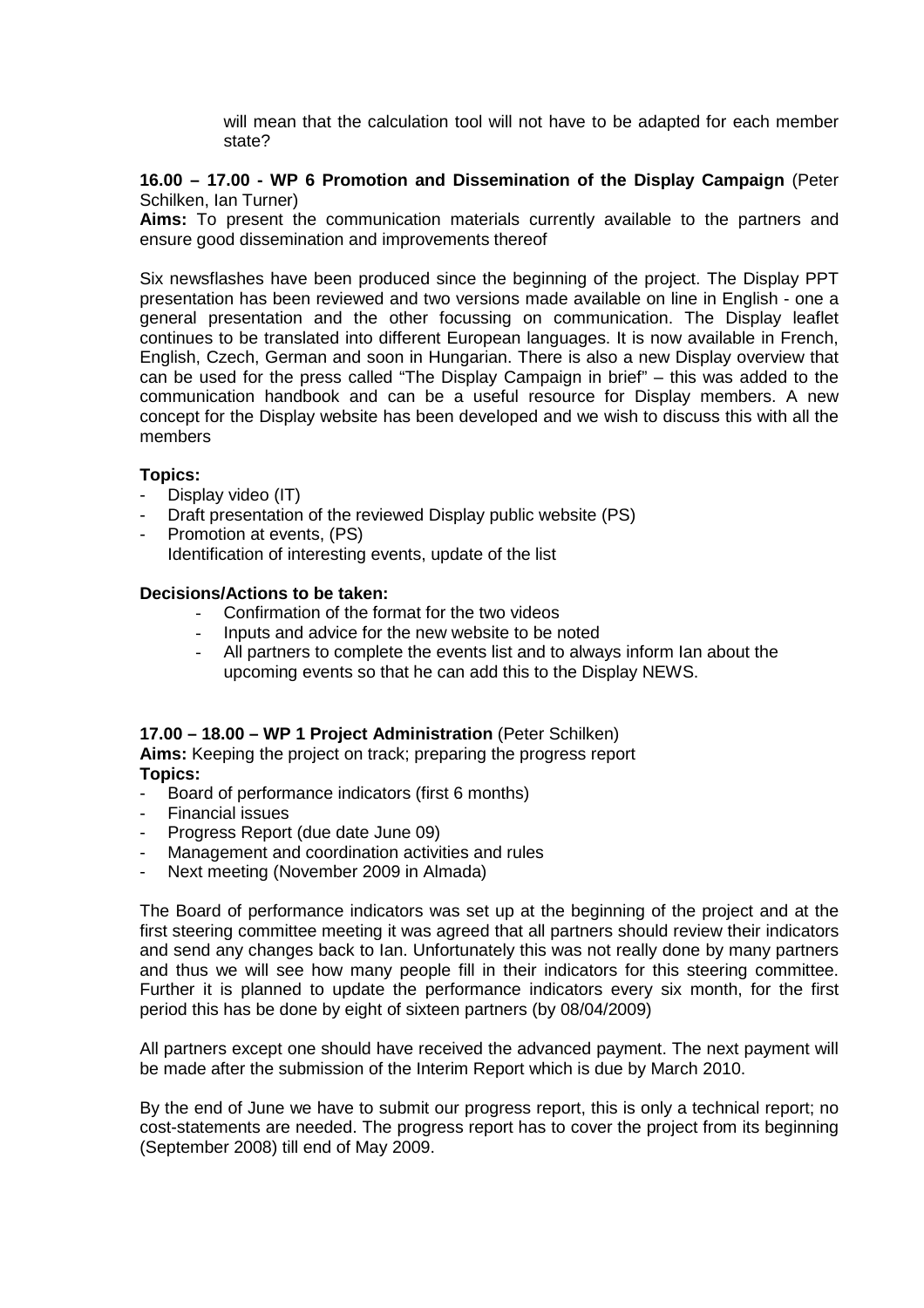We would like to remind you that the deadlines agreed upon during the steering committee meeting should be respected by all partners otherwise the management of the project will become very bureaucratic, all partners will suffer as a result and all creativity and flexibility will be lost!

# **Decisions/Actions to be taken:**

- Fixing a time schedule for the Progress report
- Date for next steering committee meeting to be decided
- Ideas and contributions to be suggested for the training session on Schools

# **Wednesday 22 April**

# **9.00 – 11.00 - WP 3 Local Communication activities** (Alex Grassick)

**Aims:** Keeping partners informed about the local communication campaigns in each partner cities, stimulation of exchange of experience and duplication (max 4 slides per city 5-7 minutes)

# **Topics:**

- **Local Communication Campaigns** 
	- o Presentation of activities already carried out and planned, involvement of partners, media coverage
	- o involvement of partners, media coverage
	- o Cyber Display Days,
	- o Training/education programs for building managers/administrators/Staff etc.
- Display Users Club
	- o National
		- o Local
- Training Workshops
	- o Feedback from Bristol
	- o Next Workshop in Almada

# **Decisions/Actions to be taken:**

- o City reports on communication programmes (Month 15)
- Format of European Users Club Meeting

# **11.30 – 11.45 –WP4 Display/Towards Class award** (Peter Schilken)

**Aims:** Reporting on results of 08/09 competition and preparing for the 09/10 competition

# **Topics:**

- Participants and winner of the 2008/09 competition; visibility of the high quality of the submitted dossiers
- Award ceremony on 23 April
- Outlook next competition 2009/10

The deadline for the 2008/9 Towards Class A award was 6 March and we received 8 high quality applications from diverse cities in Europe, namely: Angers (FR), Helsinki (FI), Highland Council (GB), Ivanic-Grad (HR), Lviv (UA), Molenbeek (BE), Nyiregyhaza (HU) and Pamplona (ES). Despite the high quality the number of applications is below our expectations. It has also to be stressed that this competition has been open to all municipalities and local authorities throughout Europe no matter whether they are members of the Display® Campaign or not. Unfortunately we only received applications from Display cities and one request from Malta but their project was not yet underway. So we need to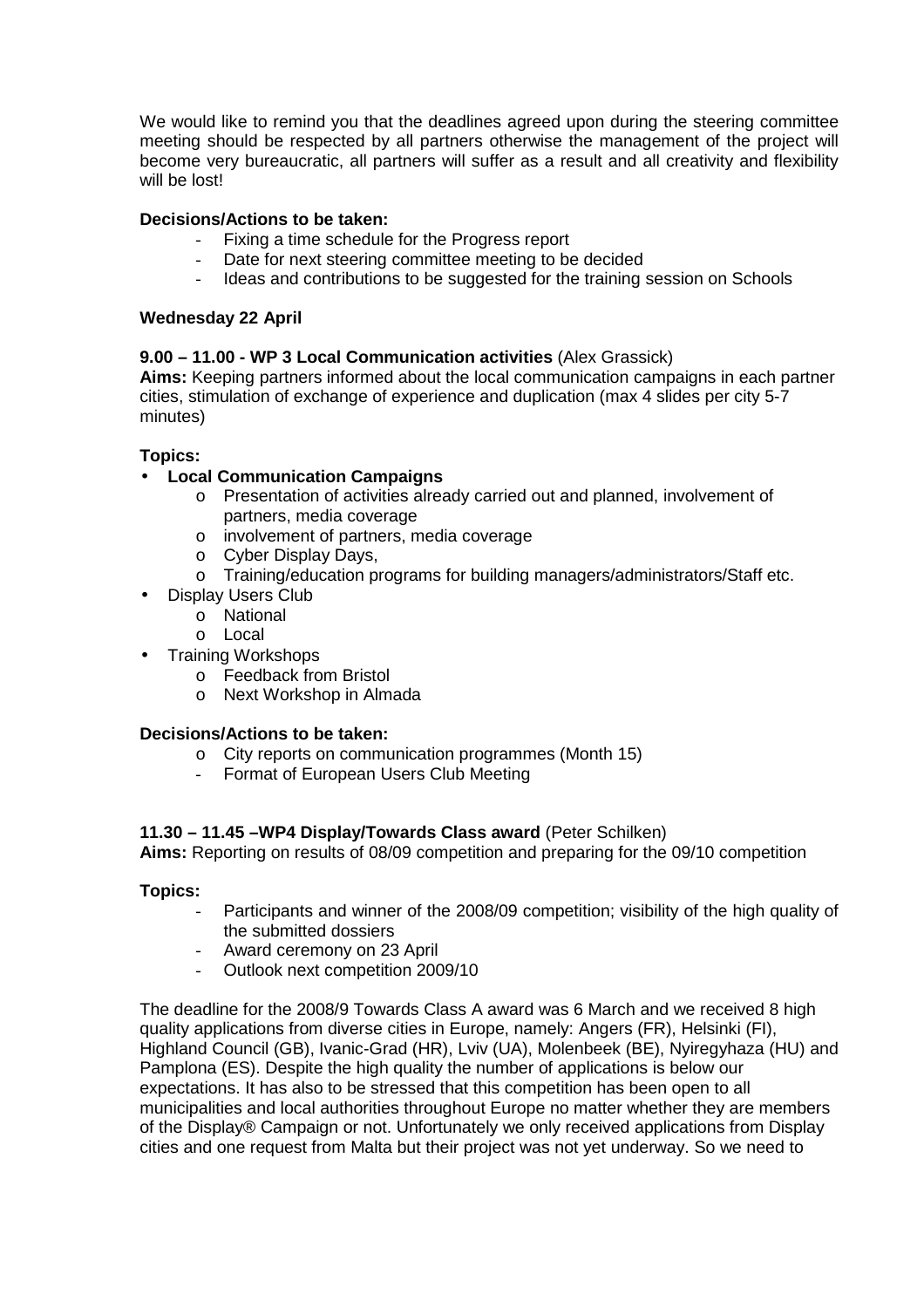analyse the reason and to see what can be done better next time when we will also launch a competition for the private sector.

However the moderate participation should not impair the high quality of the submitted applications and we have to discuss how to exploit this excellent work and to give the applicants the merited visibility.

On the 31st of March the applications have been evaluated by our international jury of Bo Frank (Mayor of Växjö and chairman of the jury), George Ohana (Lausanne - TCA winner 2007), David Willans (Futerra), Anna Jaskuła (Deputy Director PNEC Poland) and Dorien van de Weele (Philips Lighting).

The TCA award will be handed over during the joint Energie-Cités and Climate Alliance rendezvous in Brussels on the evening of the 23rd of April in Brussels

#### **Decisions/Actions to be taken:**

- Valorisation of the applications (really high quality) and may be also of the winners from the first two competitions
- Outlook 2009/10°
	- Consequences of the weak participation in the last competition
	- Collecting ideas for prizes of the competition 2009/10
	- Sizing an event for launching the next competition
	- Setting up time schedule for the competition

# **11.45 – 12.15 – WP 5 Beyond public buildings** (Louise Sunderland)

**Aims:** To report on the progress of the private sector pilot group

#### **Topics:**

- Group membership
- Motivations for involvement
- Issues/concerns expressed by the group
- Progress on building labelling and stakeholder communication

#### **Decisions/Actions to be taken:**

- N/A

#### **12.15 – 13.00 Creating synergies between Display® and national certification schemes** (Peter Schilken)

Debate on how the Display cities can take over a more active role in the recast of the EPDB, lobbying actions towards the EACI, DG TREN, European Parliament, National governments

When it comes to adapting Display to National systems France is still the only country where this has been achieved and in the next month we will be working on adapting the Swiss system. In Hungary we are in the process of signing a deal whereby Display will become freely available for all Hungarian local authorities. The calculation tool will be adapted to ensure that the Hungarian government has access to all Hungarian data and will thus be able to use the data to create National benchmarks for Hungary.

Currently the recast of the EPBD is on the political agenda. You all have gained first experience with the implementation of your national scheme at the local level and we at Energie-Cités have 6 years of experience with the Display campaign. It seems to be an appropriate moment to formulate our opinion on the implementation of the EPBD as well as it's recast in a political message to Community institutions and national governments.